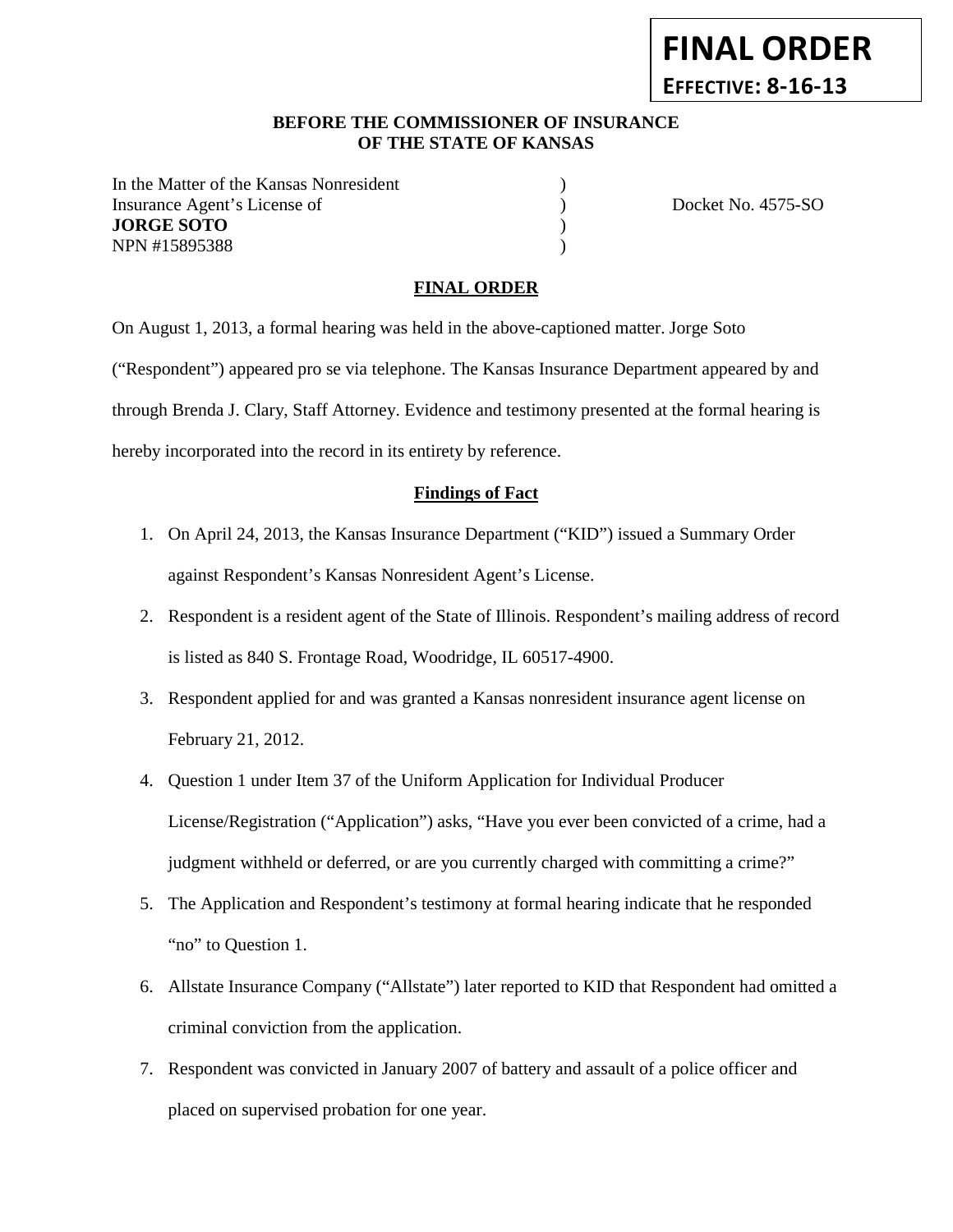8. KID afforded Respondent the opportunity to dispute the facts surrounding the conviction within fifteen (15) days in a March 27, 2013 letter to which Respondent did not respond.

### **Applicable Law**

The law applicable to this matter states in pertinent part:

- 1. K.S.A. 40-4909(a) "The Commissioner may deny, suspend, revoke, or refuse renewal of any license issued under this act if the Commissioner finds that the applicant or license holder has:
	- (1) Provided incorrect, misleading, incomplete or untrue information in the license application…
	- (2) Obtained or attempted to obtain a license under this act through misrepresentation or fraud…[or]
	- (6) Been convicted of a misdemeanor or felony."

# **Policy Reasons**

The Commissioner finds it is the public policy of the Kansas Insurance Department to protect the public health, safety and welfare of Kansas citizens in the business of insurance by ensuring compliance with all applicable insurance laws.

# **Conclusions of Law**

- 1. Respondent's submission of incorrect and untrue information in response to Question 1 of the Application constitutes a violation of K.S.A. 40-4909(a)(1).
- 2. Respondent obtaining a Kansas nonresident insurance agent's license under this act through misrepresentation constitutes a violation of K.S.A. 40-4909(a)(3).
- 3. Respondent's conviction of a misdemeanor in connection with the assault and battery of a police officer in January 2007 constitutes a violation of K.S.A. 40-4909(a)(6)

For the above-stated reasons, the Respondent's Kansas Nonresident Insurance Agent's License is

hereby **REVOKED.**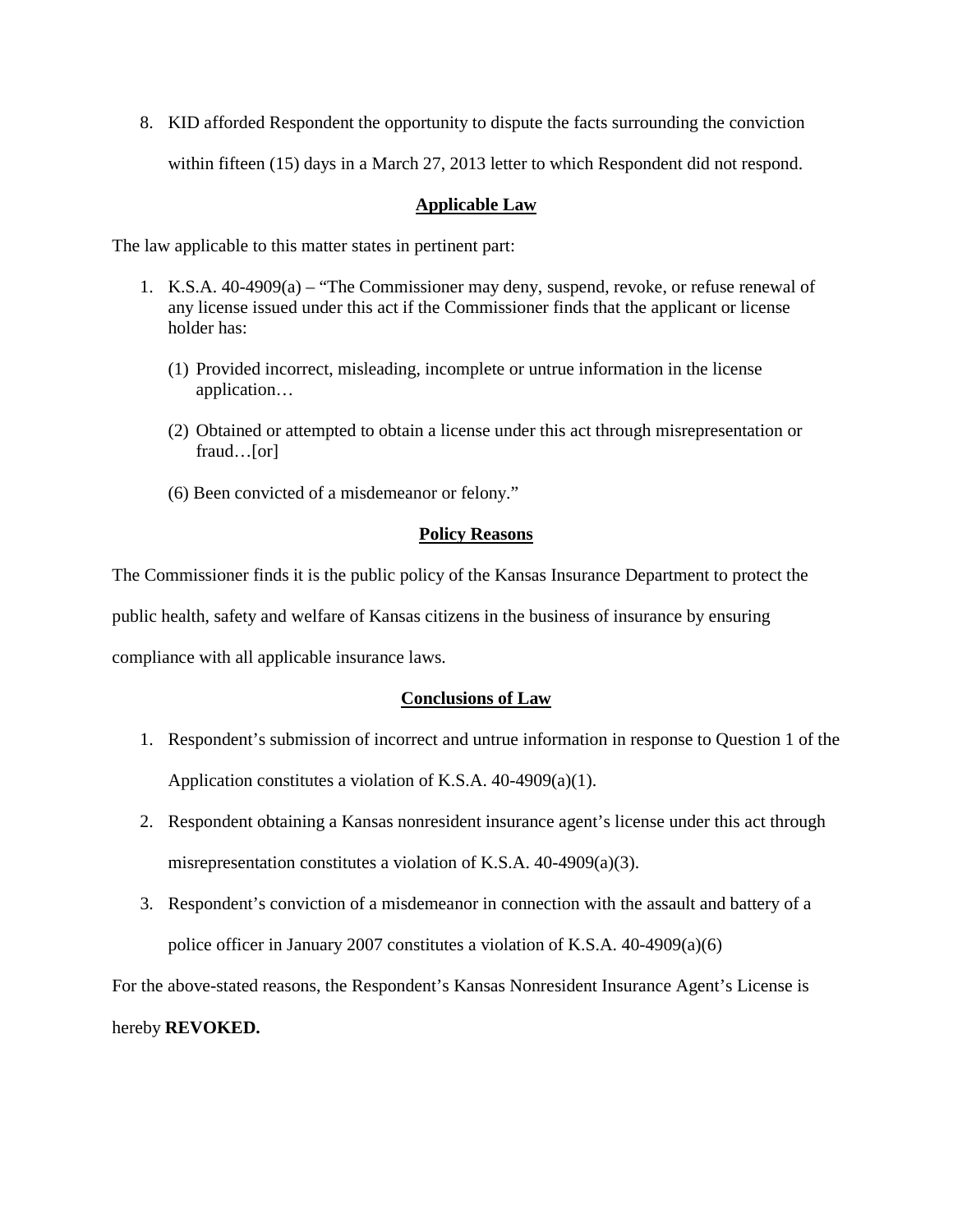# **IT IS SO ORDERED THIS \_16th\_ DAY OF \_\_\_August\_\_\_\_\_, 2013, IN THE CITY OF TOPEKA, COUNTY OF SHAWNEE, STATE OF KANSAS.**



\_/s/ Zachary J.C. Anshutz\_\_\_\_\_\_\_\_ Zachary J.C. Anshutz Assistant Commissioner Hearing Officer

### **Notice of Rights**

Pursuant to K.S.A. 77-601 *et seq.*, Respondent is entitled to judicial review of this Final Order. The petition for judicial review must be filed within thirty (30) days of service of this Final Order (plus three [3] days for service by mail pursuant to K.S.A. 77-531). In the event Respondent files a petition for judicial review pursuant to K.S.A. 77-613(e), the Agency Officer to be served on behalf of the Kansas Insurance Department is:

John R. Wine, General Counsel Kansas Insurance Department 420 SW 9th Street Topeka, KS 66612

> $/s/$  Jana L. Beethe Jana Beethe Legal Assistant